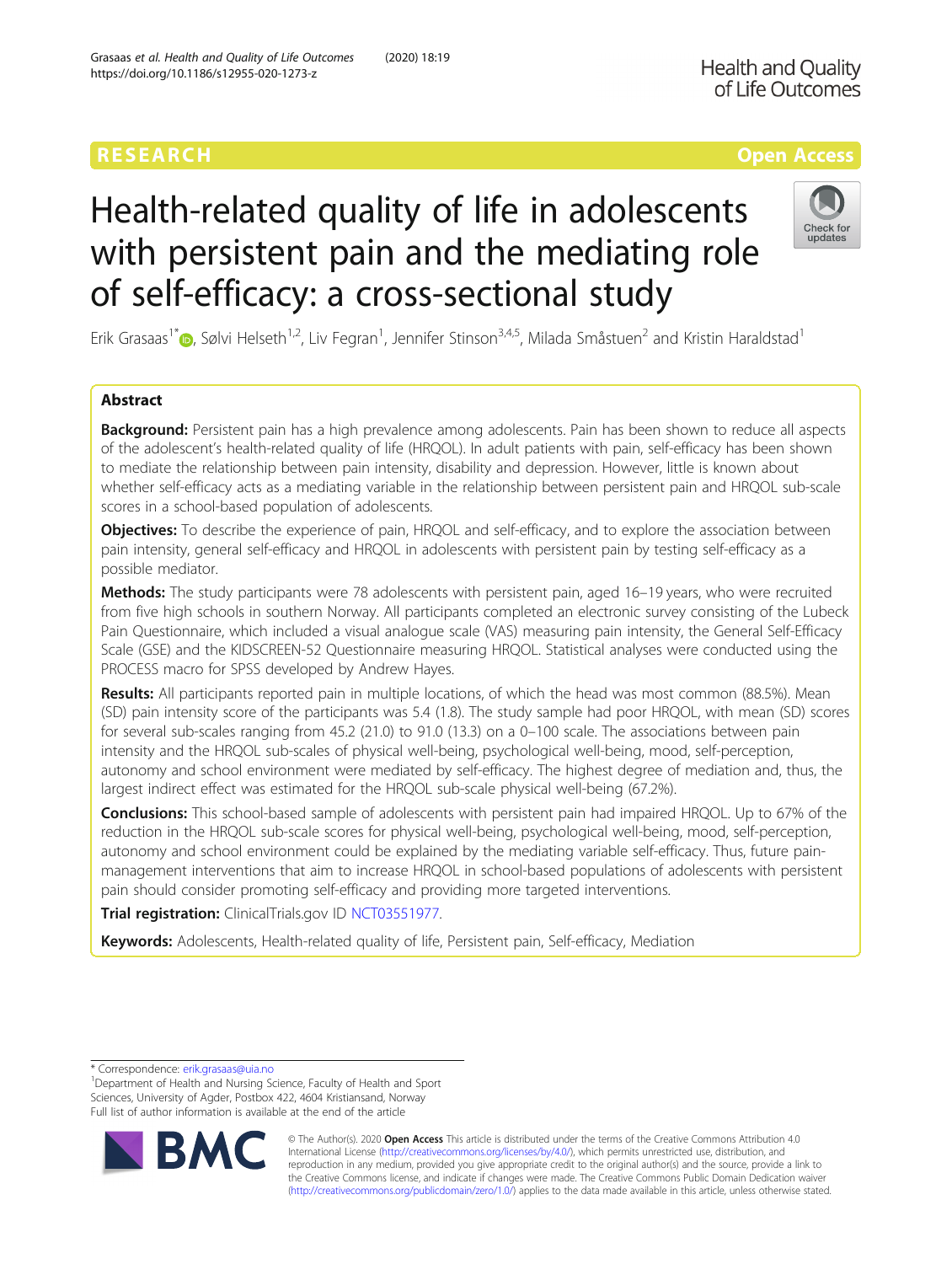# Introduction

Persistent or chronic pain among adolescents is recognized as a global growing health problem. Headache, abdominal pain and back pain are most commonly reported, but these frequently coexist with persistent pain at multiple locations [\[1](#page-7-0), [2](#page-7-0)]. Pain in adolescence is often complex, may have no clear cause and can include cycles of flares [[3\]](#page-7-0). Chronic pain is defined as persistent or recurrent pain lasting more than 3 months [\[4](#page-7-0)]. Internationally comparable data indicate that persistent pain is highly prevalent among adolescents [\[5](#page-8-0)]. Research indicates that the prevalence of persistent pain among adolescents in Western countries ranges from 20 to 35%, is clearly higher in girls than in boys and increases with age  $[6-11]$  $[6-11]$  $[6-11]$  $[6-11]$  $[6-11]$ . The national annual Young-data surveys have revealed an increase in psychosocial complaints among Norwegian adolescents attending high schools, herein about half of the adolescents have concerns like "everything feels like a struggle" [[12](#page-8-0)]. Further, Norwegian adolescents have reported that the feeling of stress and struggle may be a contributing factor to their pain experience [[13](#page-8-0)]. However, persistent pain in a school-based (non-clinical) population of adolescents usually has an unconfirmed aetiology with no underlying pathological condition or apparent single explanation [\[14\]](#page-8-0). Thus, further insight into the complexity of pain associations in adolescence is needed.

Persistent pain in adolescence has several consequences. Short-term consequences may include absence from school and social activities, resulting in periods of isolation from peers and role loss, which may explain why adolescents with pain tend to have fewer friends compared with healthy adolescents [[3,](#page-7-0) [15](#page-8-0), [16\]](#page-8-0). In addition, pain that begins in adolescence may have longterm consequences if the adolescents enter adulthood suffering persistent pain, which carries risks of psychosocial and socio-economic distress [\[17,](#page-8-0) [18\]](#page-8-0) Other longterm consequences include higher levels of perceived stress, sleep disturbance, reduced physical activity and overall reduced health-related quality of life (HRQOL), which all negatively affect different aspects of the adolescent's everyday life [[19](#page-8-0), [20](#page-8-0)].

HRQOL is a multidimensional concept that includes physical, psychological, social and spiritual aspects of life [[21\]](#page-8-0). The concept of HRQOL is often used when assessing how pain can influence the daily life of adolescents, because pain impacts all aspects of life [[22,](#page-8-0) [23](#page-8-0)]. Several studies that examined the association between pain and HRQOL among adolescents showed that persistent pain is associated with reduced HRQOL [\[10](#page-8-0), [20](#page-8-0), [22](#page-8-0)–[25](#page-8-0)]. There are several questionnaires that measure HRQOL, of which KIDSCREEN-52 has been shown to have the best structural validity [\[26\]](#page-8-0). However, there is limited research investigating HRQOL and pain in a school-based population of adolescents using the 10 sub-scales of the KIDSCREEN-52 questionnaire [[27\]](#page-8-0). A Norwegian study showed that pain in children and adolescents was associated with lower HRQOL demonstrated by reduced scores for all 10 sub-scales of the KIDSCREEN-52 questionnaire, but had the greatest effect on the HRQOL sub-scales of self-perception, psychological well-being, mood, relationship with parents and school environment [[27\]](#page-8-0). Further research on pain and HROOL in a schoolbased sample of adolescents is needed to explore whether this association can be explained by underlying mechanisms or is related purely to the pain itself.

Self-efficacy, defined by Albert Bandura as "one's beliefs in one's capability to organize and execute the courses of action required to achieve given results", is well-known to affect a person's cognition [[28](#page-8-0), [29](#page-8-0)]. In adults, general self-efficacy (GSE) has been shown to positively impact QOL by reducing stress and, thereby, increasing QOL [\[30](#page-8-0), [31\]](#page-8-0). In young adolescents, a higher degree of self-efficacy has been shown to be related to higher HRQOL scores [\[32\]](#page-8-0), and has been associated with several positive health outcomes for adolescents with chronic pain, including higher self-esteem and acceptance, and lower disability and somatic symptoms [[33](#page-8-0), [34\]](#page-8-0). In a sample of adolescents with chronic headache, higher self-efficacy was associated with improved school performance and lower disability [\[35](#page-8-0)].

Previous research evidence has shown that self-efficacy acts as an underlying mechanism by mediating the relationship between pain-related fear and school-related disability in adolescents with chronic headache [[36](#page-8-0)]. In adults with chronic pain, self-efficacy was found to be a mediator of the relationship between pain intensity, disability and depression [\[37](#page-8-0)]. Bandura has proposed that self-efficacy might act as a mediator between stressful experiences and outcomes such as well-being [\[38](#page-8-0)]. However, no study has investigated whether self-efficacy acts as a possible mediator of the relationship between pain and HRQOL in a school-based sample of adolescents.

Thus, the purpose of this study was to describe the pain experience (intensity, frequency, duration and location), HRQOL and GSE in a sample from a school-based population of adolescents with persistent pain, and to assess possible associations between pain intensity, GSE and HRQOL. We hypothesized that pain intensity is negatively associated with HRQOL, and that self-efficacy plays a role as a mediator.

# Methods

# Design and aim

Data for this cross-sectional study were collected at baseline during an intervention study that aimed to help reduce pain and promote HRQOL in Norwegian adolescents with persistent pain using a smartphone application called iCanCope with Pain™.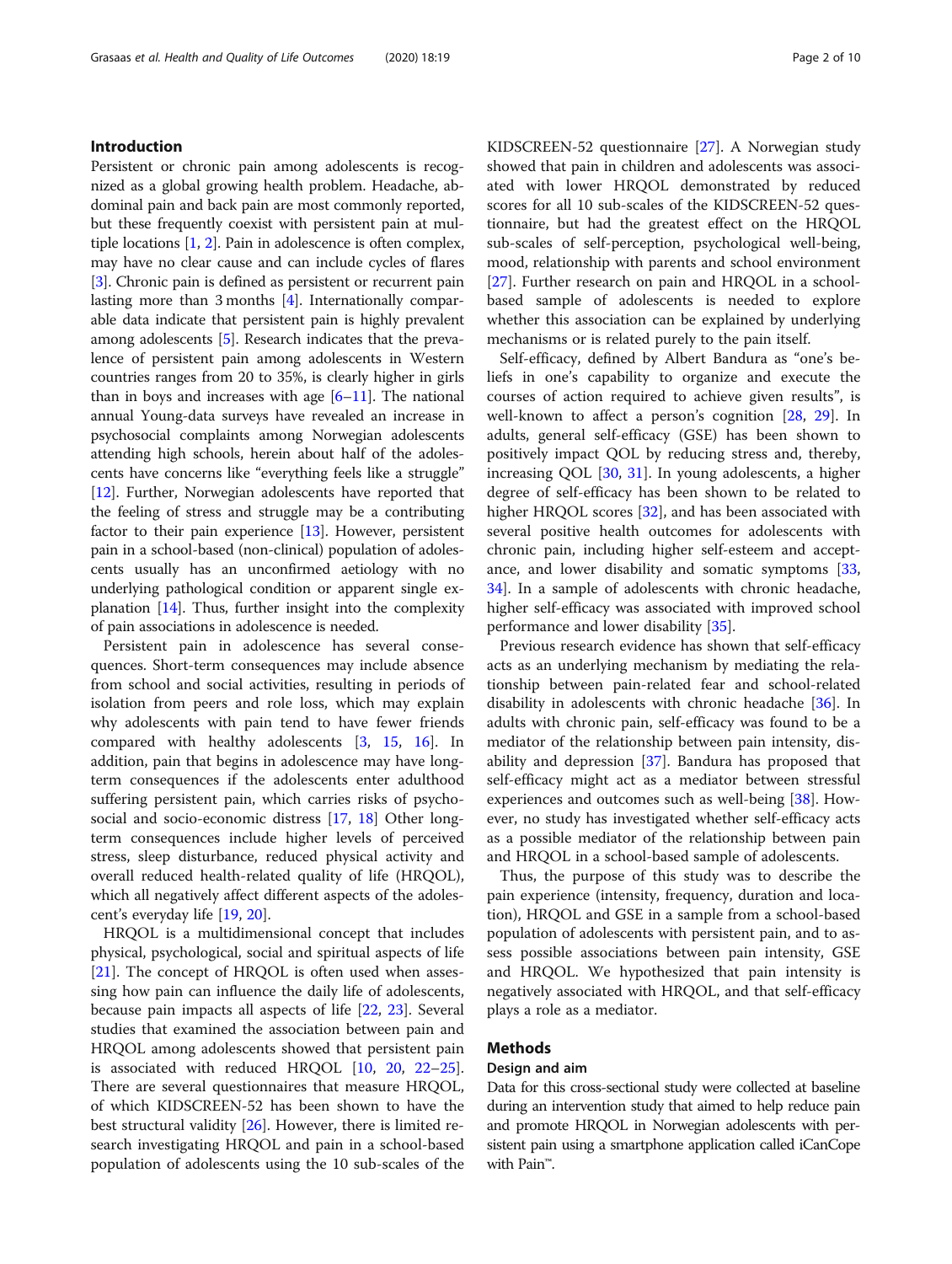### Setting of the study

The study was conducted in southern Norway in 2018. All government-funded high schools within an area of 10 miles, were invited to participate. The area includes about 100,000 habitants. No high schools were excluded or disagreed to participate. The parents of the attending adolescents had varied level of education, here used as a proxy for socio-economic status, thus we consider our sample to be representative of a population of adolescents with different levels of socioeconomic status (SES). We included 16–19-yearold adolescents with persistent pain (weekly pain lasting 3 months or more) who were able to read and understand Norwegian and used their own smartphones. Adolescents with cognitive disabilities were excluded because of their inability to understand how to use the iCanCope with Pain application, goal setting and/or library readings. Adolescents with pain of pathological or medical origin (e.g., arthritis/oncology patients) were excluded because the program was not specifically designed for these patient groups.

#### Procedure

The primary author visited all high schools and informed each class about the study. To ensure anonymity and confidentiality, adolescents received oral and written information in the classroom with an attached email address generated solely for the purpose of this study. Information was also available on the high schools' websites. Those who wanted to participate in the study could send an email to the research study email address. The data collection period lasted 3 months. All participation was voluntary, and participants provided written informed consent before participating in the study. They were aware that they could withdraw without a reason at any time during the study, in which case their data would be deleted and destroyed, and that the confidentiality and anonymity of their data were ensured at all times. The study was approved by the Norwegian Regional Committee for Medical Research Ethics South-East-B (REK reference 2017/350).

#### Measures

The electronic survey tool used in our study was designed to consecutively administer the following respective questionnaires. The adolescents were free to end the electronic survey at any time. Most questions included a neutral option, thus resulting in all items being answered. The electronic survey was pre-tested [[39\]](#page-8-0). The first page of the survey contained demographics information such as age, gender and parental education. Parental education levels were used to indicate the participants' socioeconomic status (SES).

# Pain

To assess pain, the Norwegian version of the Lübeck Pain-Screening Questionnaire (LPQ) was administered, which has demonstrated satisfactory content validity and high internal consistency (Cronbach's alfa 0.92) [[6\]](#page-8-0). The LPQ aims to identify both the presence and consequences of pain with a recall period of 3 months. For the present study, pain intensity was digitally measured using a visual analog scale (VAS) ranging from 0 (no pain) to 10 (worst pain imaginable). This VAS is a well-known measure of pain intensity, has been found to be both valid and reliable [[40](#page-8-0), [41\]](#page-8-0), and has been validated for digital use [\[42](#page-8-0)]. Pain duration was recorded in three categories: pain lasting more than 3 months, more than 6 months or more than 12 months. Pain frequency was defined as how often pain was experienced and was categorized as daily pain, several times a week or once a week. Pain location referred to pain in specific body regions. Multi-site pain was defined as pain in a least two of the following predefined regions used by the LPQ: head, ears, teeth, throat, chest, back, stomach, reproductive organs (pain during menstruation), arms, legs or other locations.

### **HRQOL**

To assess HRQOL, the Norwegian-translated and validated version of KIDSCREEN-52 was administered [\[16](#page-8-0)]. The KIDSCREEN-52 questionnaire is a cross-cultural multi-dimensional instrument that has been validated in several countries with internal consistency above 0.80 (Cronbach's alfa) for all dimensions [[16](#page-8-0), [43,](#page-8-0) [44\]](#page-8-0), and consists of 52 questions using a 1–5 Likert scale grouped into 10 sub-scales comprised of different numbers of items: physical well-being (five items), psychological well-being (six items), moods and emotions (seven items), self-perception (five items), autonomy (five items), relationship with parents (six items), social support (six items), school environment (six items), bullying (three items) and financial resources (three items) [\[45](#page-8-0)]. Next, we followed the KIDSCREEN manual and transformed negative questions into positives [[43](#page-8-0)], after which the data were transformed to a linear 0–100-point scale, where the lowest possible HRQOL scored 0 and the highest HRQOL scored 100.

# Self-efficacy

To assess self-efficacy, the Norwegian 5-item version of the General Perceived Self-Efficacy Scale (GSE) revised and translated by Røysamb and colleagues (1998) was administered [[46](#page-8-0)]. The GSE scale originally included 10 items and was developed by Jerusalem and Schwarzer [[47\]](#page-8-0). The short form of the GSE scale has also been found to be valid and reliable with satisfactory internal consistency (Cronbach's alfa 0.82) [\[48](#page-8-0), [49](#page-8-0)]. GSE is a psychometric scale developed to identify a person's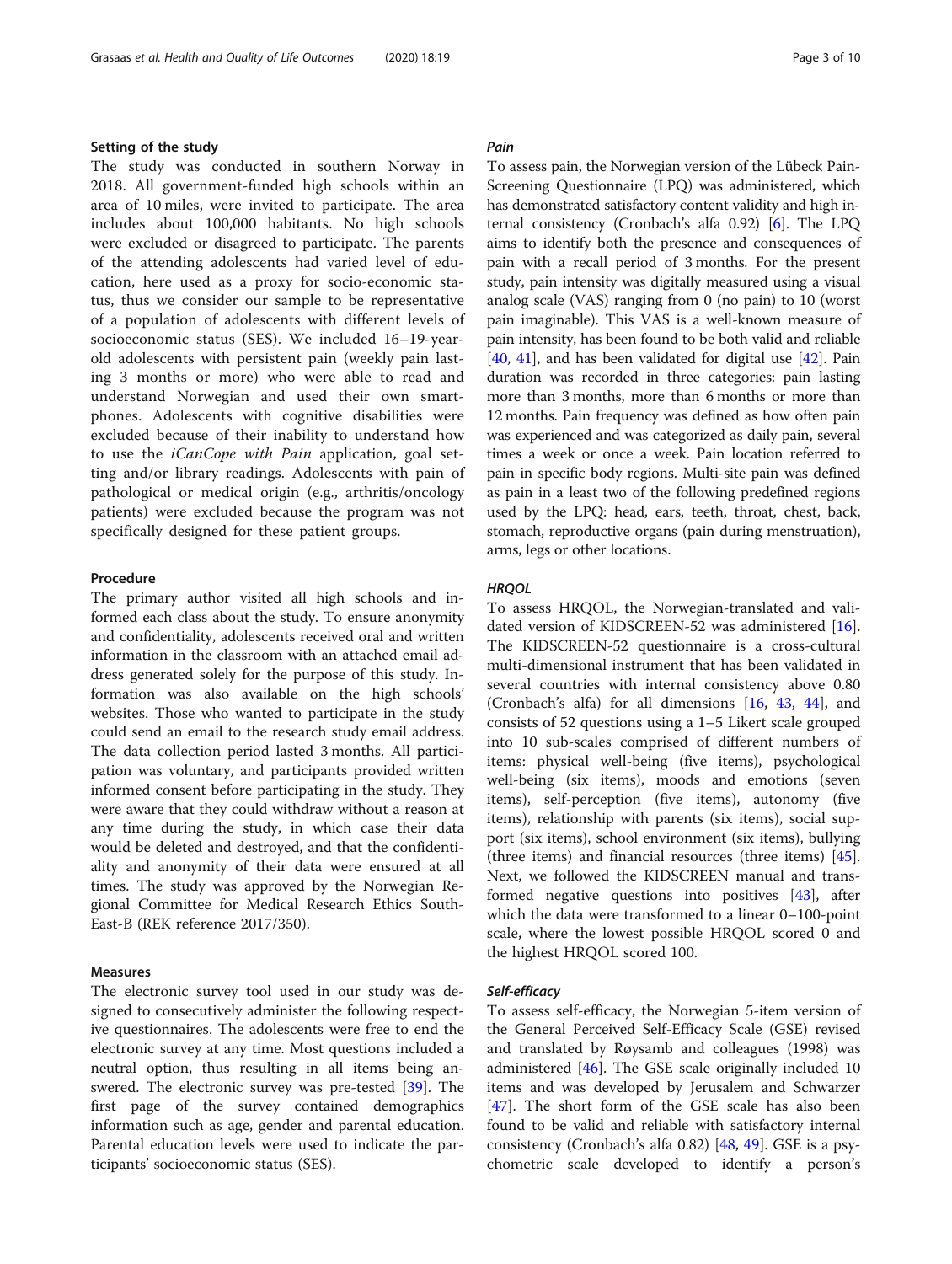optimistic self-belief in coping, often defined as one's global confidence in one's ability across a wide range of demanding and novel situations [[47\]](#page-8-0). In the independent versions of GSE, all items use a 1–4-point scale, where 1 refers to the lowest GSE and 4 the highest. Hence, the total score for the five GSE items ranges from 5 (lowest) to 20 (highest total score), where higher scores indicate higher GSE.

#### Statistical analyses

The statistical analyses were conducted using IBM SPSS Statistics for Windows (version 25.0; IBM Corp., Armonk, NY). Demographic data were described using descriptive measures. The study variables pain intensity, GSE and 9 out of 10 HRQOL sub-scales had skewness values of  $\pm 0.5$  and kurtosis values of  $\pm$ 1, which indicated that these variables are approximately normally distributed. Continuous variables were described by mean and standard deviation, and categorical variables by frequency and percentage. Mediation analysis was conducted using the PROCESS macro bootstrapping method developed for SPSS by Hayes [[50](#page-8-0)], herein we entered SES as a covariate. The mediation effect was regarded as statistically significant if the 95% confidence interval (CI) for this effect did not include zero. Further, a linear regression of the mediator (self-efficacy) on pain was conducted. A correlation matrix between self-efficacy and HRQOL subscales was constructed using Pearson correlations. Finally, we conducted linear regression of HRQOL on both selfefficacy (indirect path) and pain (direct path). The indirect and direct effects were separately divided by the total effect and multiplied by 100 to be presented as a percentage. P-values < 0.05 were considered significant and all tests were two-sided. According to Preacher and Hayes, a significant indirect effect does no longer impose evidence of a simple association between the dependent and independent variable as a precondition for a mediation analysis [[51](#page-8-0)]. Hence, all HRQOL sub-scales were included.

We proceeded using the mediation model depicted in Fig. 1.

# Results

# Participants

About 4000 adolescents from a school-based population were approached to participate, and based on the previous evidence of the prevalence of persistent pain [[2,](#page-7-0) [6](#page-8-0)–[8](#page-8-0), [10,](#page-8-0) [11](#page-8-0)], we predicted that about one quarter of the approached adolescents would be eligible. One hundred and seventeen adolescents registered for the study by sending an email to the study email address, of whom 83 provided informed consent and completed the baseline questionnaires. We do not have any data for the 34 adolescents who did not continue after registration. Five adolescents were excluded because they did not meet the inclusion criteria (i.e., pain presence). In total, 78 adolescents with persistent pain participated in the study. The majority (62, 79.5%) were girls and 16 (20.5%) were boys. The participants were aged 16 (26.9%), 17 (29.5%), 18 (26.9%) or 19 (16.7%) years old.

# Descriptive data for study variables: pain intensity, HRQOL and GSE

Mean (SD) pain intensity (VAS) score in the study sample was 5.4 (1.8) (Table [1\)](#page-4-0). Girls reported higher mean (SD) pain intensity scores than boys (5.7 [1.8] versus 4.2 [1.9], respectively). The participants' mean (SD) scores ranged from 45.2 (21.0) to 91.0 (13.3) on a 0–100 scale for the HRQOL sub-scales. Boys reported higher scores than girls for all HRQOL sub-scales except financial resources (see Table [1\)](#page-4-0). The largest gender difference was shown for the HRQOL sub-scale mood, where girls reported a mean (SD) score of 54.9 (21.3) compared with 73.7 (15.6) for boys. The participants reported a mean (SD) GSE score of 13.5 (3.3), with girls scoring 13.2 (3.3) and boys 14.8 (3.2).

# Pain duration, frequency and location

The participants were all affected by the location of pain, and all participants reported multi-site pain during the 3 months recall period (details in Table [2](#page-4-0)). Almost half of the participants (48.7%) reported pain lasting more than 12 months, with 29.5% reporting daily pain and 46.2% experiencing pain several times a week. More than

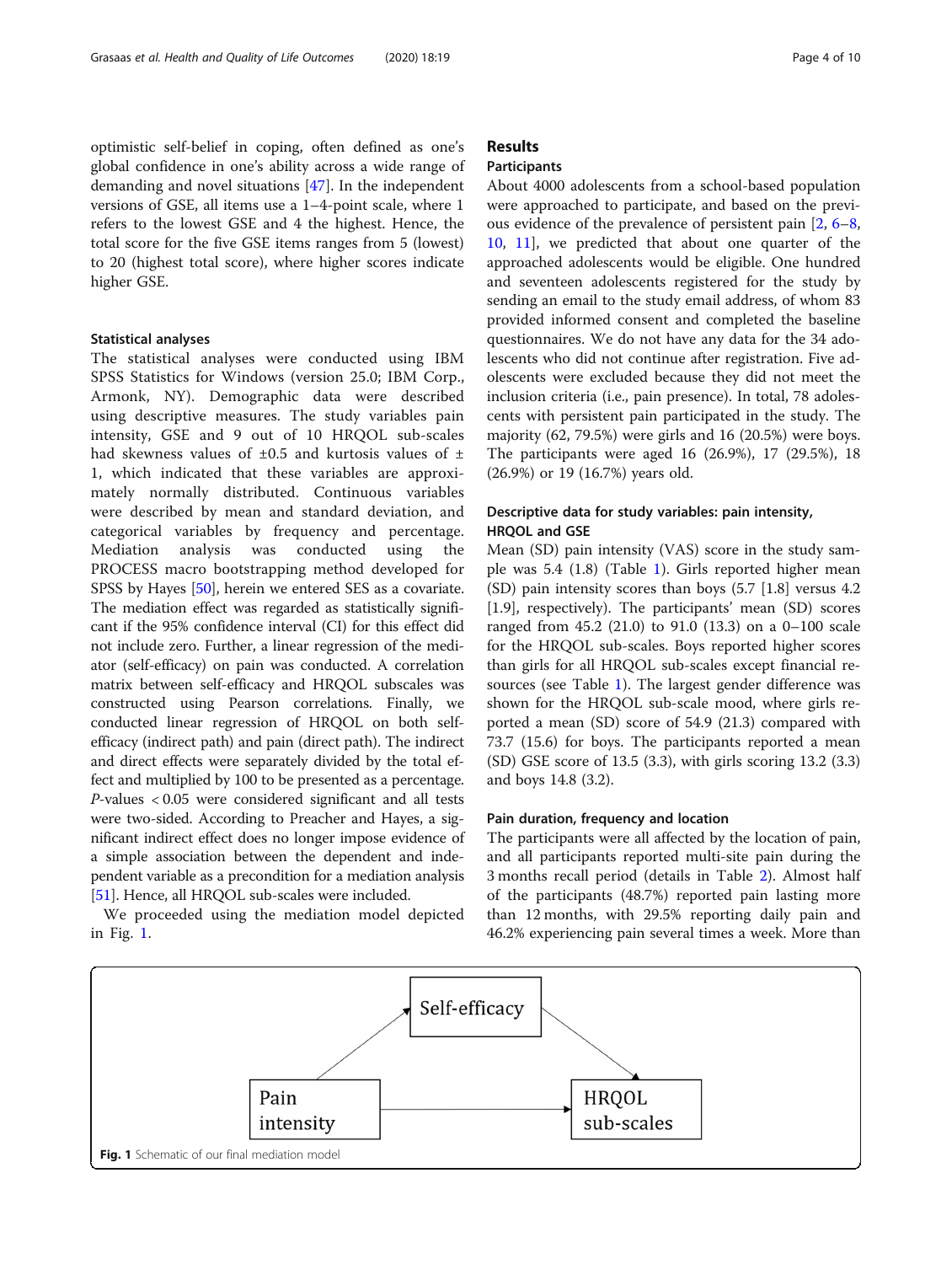| Study variable            | All $(n = 78)$<br>mean (SD) | Girls $(n = 62)$<br>mean (SD) | Boys $(n = 16)$<br>mean (SD) |
|---------------------------|-----------------------------|-------------------------------|------------------------------|
| Pain intensity            | 5.42 (1.88)                 | 5.74 (1.75)                   | 4.19 (1.90)                  |
| Self-efficacy             | 13.54 (3.30)                | 13.21 (3.29)                  | 14.81 (3.17)                 |
| KIDSCREEN subscale        |                             |                               |                              |
| Physical well-being       | 45.19 (20.99)               | 41.37 (18.56)                 | 60.00 (23.80)                |
| Psychological well-being  | 56.09 (22.23)               | 53.02 (21.93)                 | 67.97 (19.76)                |
| Mood                      | 58.74 (21.56)               | 54.90 (21.29)                 | 73.66 (15.64)                |
| Self-perception           | 45.71 (23.16)               | 43.06 (22.96)                 | 55.94 (21.62)                |
| Autonomy                  | 59.23 (18.90)               | 55.73 (18.64)                 | 72.81 (13.16)                |
| Relationship with parents | 65.01 (24.41)               | 64.38 (24.80)                 | 67.45 (23.43)                |
| Financial resources       | 70.61 (26.85)               | 71.24 (27.23)                 | 68.23 (26.03)                |
| Social support            | 60.52 (20.60)               | 58.67 (20.83)                 | 67.71 (18.54)                |
| School environment        | 54.75 (20.03)               | 52.02 (18.32)                 | 65.36 (23.31)                |
| Bullying                  | 91.03 (13.34)               | 90.99 (14.02)                 | 91.15 (10.74)                |

<span id="page-4-0"></span>Table 1 Characteristics of the participants: pain, self-efficacy and HRQOL sub-scale scores

half of the participants (51.3%) reported pain at locations other than the 10 pre-defined locations; in this unspecified category, pain in shoulder(s), neck and hip was most frequently reported. Headache was most commonly reported by the participants (88.5%), herein 95.2% of the girls and 62.5% of the boys reported headache (Table 2).

# Associations between pain intensity, HRQOL sub-scale scores and GSE

Scores for all the HRQOL sub-scales and GSE were negatively associated with pain intensity. Pain intensity was a significant predictor of the scores for the HRQOL sub-scales physical well-being  $(B = -2.81)$ , psychological well-being  $(B = -4.55)$ , mood  $(B = -3.62)$ , selfperception  $(B = -4.13)$ , social support by peers  $(B = -1.13)$ 3.26) and school environment  $(B = -3.18)$  (Table 3).

Table 2 Counts and percentage of bodily regions affected by pain within the 3-month recall period for all participants and stratified by gender

| Pain region         | All $(n = 78)$ | Girls $(n = 62)$ | Boys $(n = 16)$ |
|---------------------|----------------|------------------|-----------------|
| Head                | 69 (88.5%)     | 59 (95.2%)       | 10 (62.5%)      |
| Teeth               | 15 (19.2%)     | 14 (22.6%)       | $1(6.3\%)$      |
| Ears                | 14 (17.9%)     | 14 (22.6%)       | 0               |
| Throat              | 35 (44.9%)     | 32 (51.6%)       | 3 (18.8%)       |
| Back                | 49 (62.8%)     | 40 (64.5%)       | 9(56.3%)        |
| Chest               | 21 (26.9%)     | 18 (29.0%)       | 3 (18.8%)       |
| Stomach             | 50 (64.1%)     | 45 (72.6%)       | 5 (31.3%)       |
| Reproductive organs | 50 (64.1%)     | 50 (80.6%)       | 0               |
| Arms                | 12 (15.4%)     | 8 (12.9%)        | 4 (25.0%)       |
| Legs                | 30 (38.5%)     | 27 (43.5%)       | 3 (18.8%)       |
| Other               | 40 (51.3%)     | 33 (53.2%)       | 7(43.8%)        |

Table 3 Linear regressions of pain intensity (independent) on HRQOL sub-scales (dependent) and on GSE (dependent)

| Variable                  | B       | 95% CI                    | P value |
|---------------------------|---------|---------------------------|---------|
| Physical well-being       | $-2.81$ | $-5.27$ to $-0.34$        | 0.02    |
| Psychological well-being  | $-4.55$ | $-7.04$ to $-2.0.6$       | < 0.01  |
| Mood                      | $-3.62$ | $-6.10 \text{ to } -1.14$ | < 0.01  |
| Self-perception           | $-4.13$ | $-6.78$ to $-1.49$        | < 0.01  |
| Autonomy                  | $-1.74$ | $-4.00$ to 0.52           | 0.12    |
| Relationship with parents | $-2.47$ | $-5.39$ to 0.44           | 0.09    |
| Financial resources       | $-1.06$ | $-4.31$ to 2.20           | 0.52    |
| Social support            | $-3.18$ | $-5.56$ to $-0.79$        | 0.01    |
| School environment        | $-3.26$ | $-5.57$ to $-0.95$        | < 0.01  |
| <b>Bullying</b>           | $-0.87$ | $-2.48$ to 0.74           | 0.29    |
| <b>GSE</b>                | $-0.63$ | $-1.01$ to $-2.56$        | < 0.01  |

CI confidence interval

We examined the association between self-efficacy (mediator) and HRQOL sub-scale scores (dependent variables), which revealed a non-significant relationship between self-efficacy and the HRQOL sub-scale social support. Estimates of the correlation matrix between HRQOL sub-scales and self-efficacy are listed in Table 4 and revealed an overall low to moderate correlations. The strongest correlation was found between HRQOL sub-scale physical well-being and self-efficacy of 0.538.

# Mediation of self-efficacy on the relationship between pain intensity and selected HRQOL sub-scale scores

The mediation effect was performed using the PROCESS macro developed by Hayes [[41\]](#page-8-0), herein we controlled for SES (entered as a covariate). A significant indirect effect was found for the HRQOL sub-scales: physical wellbeing  $(B = -2.05; 95\% \text{ CI} [-3.64 \text{ to } -0.56]), \text{ psycho-}$ logical well-being (B = − 1.30; 95% CI [− 2.96 to − 0.20]), mood  $(B = -1.34; 95\% \text{ CI} [-3.08 \text{ to } -0.19]), \text{ self-}$ perception  $(B = -1.85; 95\% \text{ CI} [-3.65 \text{ to } -0.50]),$ 

| <b>Table 4</b> Estimates of the correlation matrix between HROOL |  |  |  |
|------------------------------------------------------------------|--|--|--|
| and self-efficacy                                                |  |  |  |

| HRQOL sub-scales          | Self-efficacy |
|---------------------------|---------------|
| Physical well-being       | 0.538         |
| Psychological well-being  | 0.414         |
| Mood                      | 0.407         |
| Self-perception           | 0.490         |
| Autonomy                  | 0.269         |
| Relationship with parents | 0.184         |
| Financial resources       | 0.048         |
| Social support            | 0.208         |
| School environment        | 0.327         |
| <b>Bullying</b>           | 0.010         |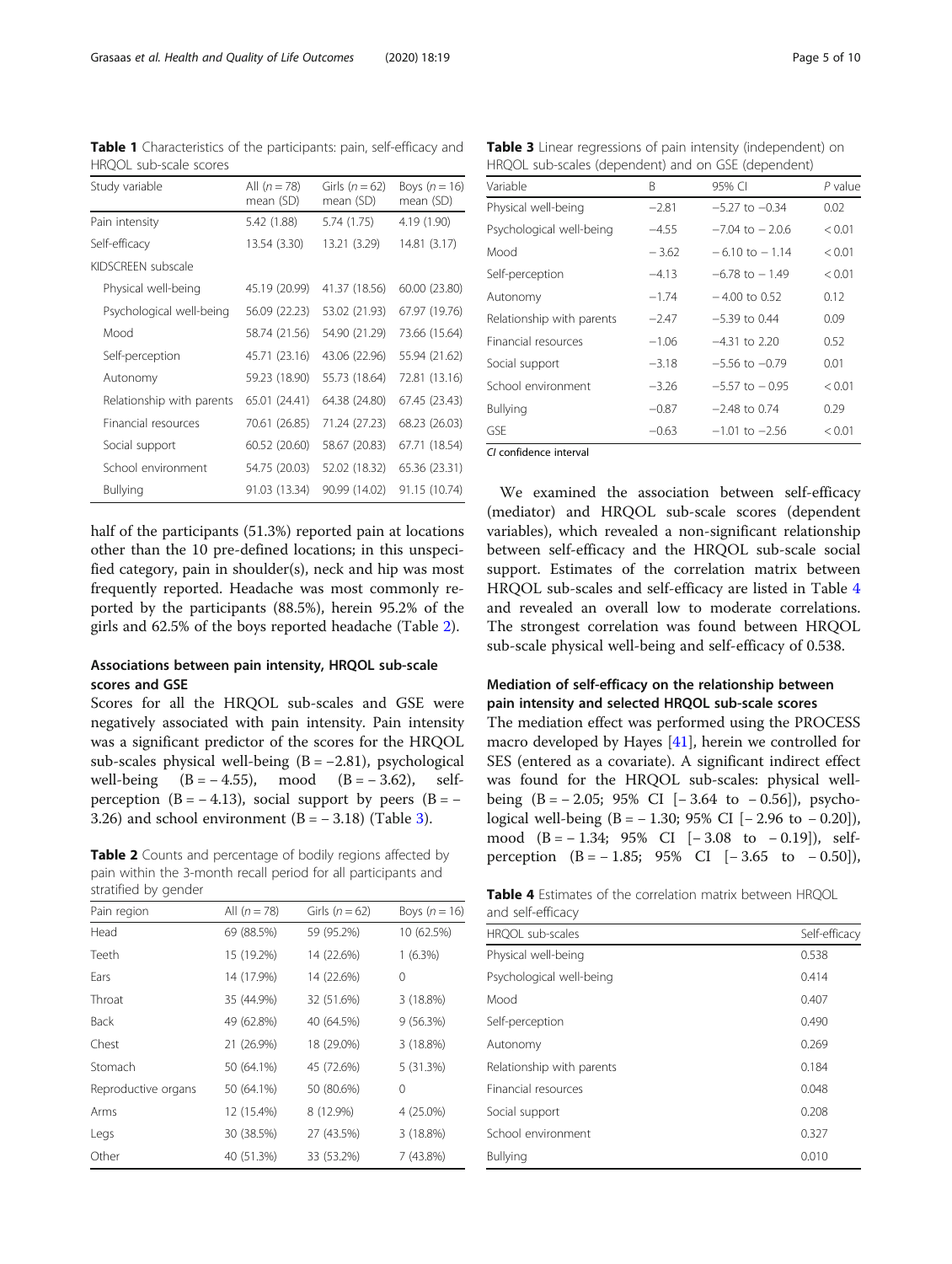autonomy  $(B = -0.87; 95\% \text{ CI} [-2.12 \text{ to } -0.03])$  and school environment (B =  $-0.92$ ; 95% CI [ $-2.73$  to  $-$ 0.01]). Non-standardized estimates of the Bs of the associated variables are shown in Fig. 2. The direct paths (C′) between pain intensity and physical well-being, mood and school environment were no longer significant, which indicated that these associations were completely mediated by self-efficacy.

Approximately half of the reductions in HRQOL subscale scores for physical well-being, psychological wellbeing, mood, self-perception, autonomy and school environment was explained by the mediating variable (indirect effect). Physical well-being had the highest indirect effect (67.2%) among the HRQOL sub-scales (Table [5\)](#page-6-0). The calculation of direct and indirect effect as percentages was not was not applicable for the HRQOL sub-scale bullying due to opposite directions of these effects.

# **Discussion**

This study described the pain experience (intensity, frequency, duration and location) of adolescents with persistent pain, assessed the association between pain intensity, GSE and HRQOL, and tested self-efficacy as a

possible mediator of pain. Our findings demonstrated that the participants were affected by the intensity, duration, frequency and locations of their experienced pain. Pain intensity was associated with impairments in the scores for several sub-scales of HRQOL and GSE. Further, GSE was a significant mediator between pain intensity and the HRQOL sub-scales of physical well-being, psychological well-being, mood, self-perception, autonomy and school environment. Up to 67% of the reduction in these respective HRQOL sub-scales was explained by the mediating variable (indirect effect).

Considering that the study sample was recruited from a school-based setting, and that headaches were the most commonly reported pain (88.5%), the overall presence of pain could be categorized as severe, with a mean pain intensity score of 5.4 (VAS) [\[52](#page-8-0)]. However, epidemiological studies have reported similar mean pain intensity scores ranging from 4.5 to 5.6 [\[2,](#page-7-0) [8\]](#page-8-0). Our data also revealed several gender differences: girls reported higher scores for pain intensity (VAS 5.7) compared with boys (VAS 4.2). Although all participants experienced persistent multi-site pain, girls reported pain in a greater number of body regions. These findings are consistent with the literature showing that headache is the most

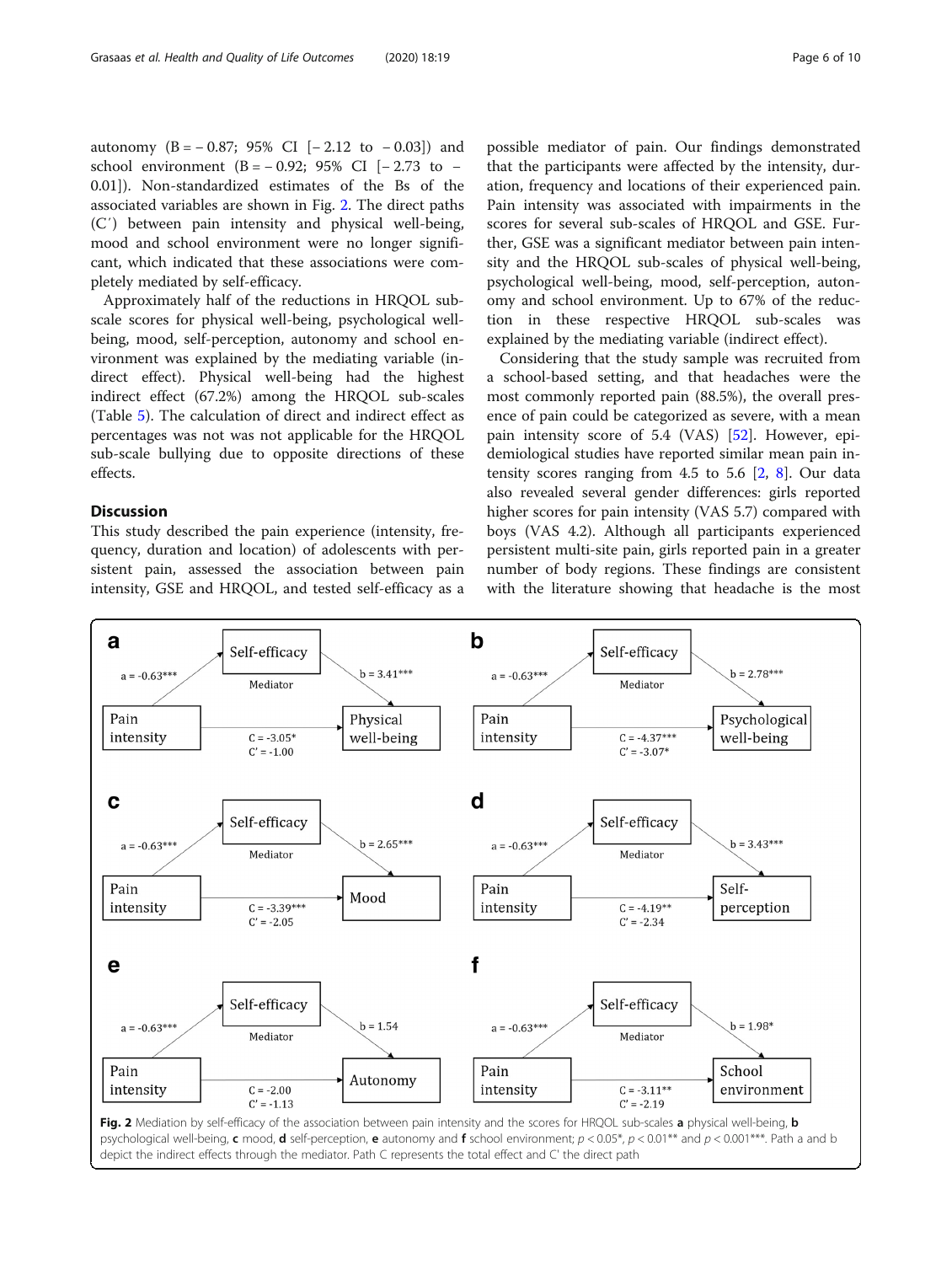<span id="page-6-0"></span>Table 5 Reduction in HRQOL sub-scales explained by the direct (pain intensity) and indirect (self-efficacy) effects presented as percentage (%)

| HRQOL sub-scales:         | Direct effect (%) | Indirect<br>effect (%) |
|---------------------------|-------------------|------------------------|
| Physical well-being       | 32.8              | $67.2*$                |
| Psychological well-being  | 70.3              | $79.7*$                |
| Mood                      | 60.5              | $39.5*$                |
| Self-perception           | 55.8              | $44.2*$                |
| Autonomy                  | 56.5              | $43.5*$                |
| Relationship with parents | 74.6              | 25.4                   |
| Financial relationship    | 86.2              | 13.8                   |
| Social support            | 85.7              | 14.3                   |
| School environment        | 70.4              | $29.6*$                |
| <b>Bullying</b>           |                   |                        |
| $p < 0.05*$               |                   |                        |

commonly reported type of pain, and that girls in late adolescence seem to experience more intense and frequent pain of longer duration than that experienced by boys, and more often have pain in multiple sites [\[7](#page-8-0), [9](#page-8-0), [11,](#page-8-0) [27](#page-8-0)]. Because pain is known to impact HRQOL, our findings predictably identified a gender difference in HRQOL sub-scale scores, with generally higher scores for boys than for girls. Higher HRQOL in adolescence in boys compared with girls is consistent with previous re-ports [\[53](#page-8-0)–[56\]](#page-8-0). Data from 12 European countries ( $n = 21$ , 590) showed no gender difference in HRQOL of young children; however, with increasing age, HRQOL in girls declined significantly compared with that in boys [\[56](#page-8-0)]. However, given that our study population was considered homogenous with respect to age, we were not able to perform any statistical inference concerning age.

Our findings revealed that pain intensity was negatively associated with all sub-scales of HRQOL and GSE, and that the participants generally reported low scores for HRQOL. However, in our regression analyses of pain intensity (independent) and sub-scales of HRQOL (dependent), the non-standardized estimates of B explained the difference in HRQOL in our study with that reported in an earlier published study, which used 10 sub-scales of KIDSCREEN-52 in a school-based population of children and adolescents  $(n = 1099)$  [[27\]](#page-8-0). In this earlier school survey, the most impaired sub-scales of HRQOL for adolescents with persistent pain were psychological well-being, mood, self-perception, autonomy and school environment; this was generally consistent with our findings. However, unlike the earlier study, we did not identify any significant relationship between pain intensity and the HRQOL sub-scale autonomy, while our data showed a significant relationship between pain intensity and the scores for the HRQOL sub-scales of physical well-being and social support. These findings may relate to those of previous studies, which showed that persistent pain may result in periods of isolation from peers and, thus, absence from school, everyday physical activities and other social activities [\[3](#page-7-0), [15](#page-8-0)]. Adolescents have reported that one of the most important things for their quality of life is to be social together with friends [[57\]](#page-8-0), and children and adolescents with persistent pain are commonly reported to have reduced social functioning and reduced physical activity levels [[9,](#page-8-0) [58](#page-9-0)–[60\]](#page-9-0).

We hypothesized that self-efficacy would play a role as a possible mediator between pain and HRQOL. Interestingly, self-efficacy, a well-known approach to evaluating effects on a person's cognition, did not only mediate the relationship between pain intensity and scores for HRQOL sub-scales connected with the adolescent's perception of themselves, such as psychological well-being, mood and self-perception, but we showed that a reduction in self-efficacy also appeared to play a role in other HRQOL sub-scales, such as school environment. These findings are consistent with previous research that has shown that higher scores for self-efficacy in adolescents with chronic pain were associated with improved school functioning and lower school-related disability [\[35](#page-8-0), [36\]](#page-8-0). Further, earlier studies showed that higher self-efficacy positively influences academic achievement and the likelihood of remaining in school [[61\]](#page-9-0). Moreover, the highest indirect effect was found for the HRQOL subscale physical well-being, which is an important finding given that a reduction in physical well-being in adolescence is an indication of an impaired physical activity level, which is considered as a key component of a healthy lifestyle, herein self-efficacy is identified as a determinant for physical activity  $[62, 63]$  $[62, 63]$  $[62, 63]$  $[62, 63]$  $[62, 63]$ . A systemic review with meta-analyses by Ashford and colleagues discussed numerous ways to change selfefficacy, and reported that interventions, including feedback on past performance, feedback on performance compared with others and vicarious experience (role model), produced the highest levels of selfefficacy  $[64]$  $[64]$ . Bandura  $[65, 66]$  $[65, 66]$  $[65, 66]$  $[65, 66]$  defined the concept of self-efficacy as a self-regulatory mechanism by which it is possible to change as a result of being motivated by others or through goal-setting and education. Thus, enhancing self-efficacy seems to be an important intervention strategy when aiming to improve HRQOL in adolescents with persistent pain.

# Strengths and limitations

All data analysed were cross-sectional, so no causal relationships could be identified. We could not test statistically the possible effect of gender due to the limited sample size and the homogeneity of the sample (a great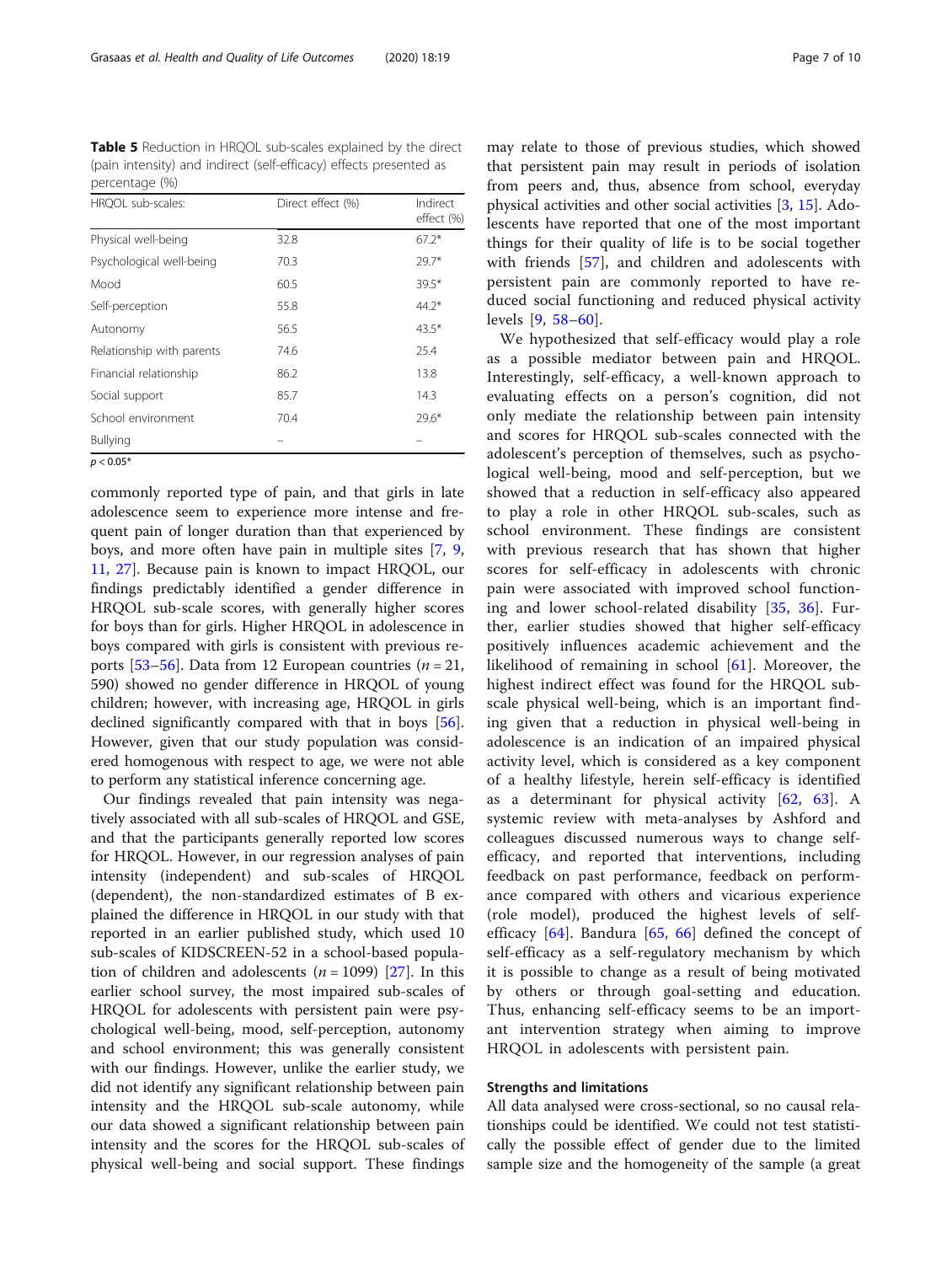<span id="page-7-0"></span>majority were girls). Moreover, we were not able to control for other possible confounders as medication use. Hence, larger samples are recommended in future studies. The mediation model seeks to identify underlying mechanisms between observed associations but is of exploratory nature. Thus, this current meditation model is based on our assumptions and understanding of this research area, e.g. we can only assume causality and direction of the direct and indirect effect. Our findings are exploratory and should be verified and replicated in future and large studies and may only be generalized to a school-based population of adolescents with persistent and weekly pain. The effects may be over-estimated due to the shared source of variance. However, we consider that our findings shed new light on the underlying mechanisms of the association between pain and HRQOL in a sample from a school-based population of adolescents. We do not have any data regarding the 34 individuals who initially enrolled but were lost after registration; thus, the recruited adolescents might be those who were most interested because they had more severe pain. Hence, the findings may not be generalizable to the general population. A strength of the study is that we used well-validated questionnaires; however, the instrument for self-reported pain measures (LPQ) had a 3-month recall period for pain location, which might be a long period for adolescents to remember and may have reduced the validity of the data. In contrast, KIDSCREEN-52 used a 1-week recall period, which has been shown to be advantageous [[16,](#page-8-0) [67](#page-9-0)].

#### Clinical implications

Our findings provide new insight by showing that the association between pain intensity and HRQOL in a school-based sample of adolescents with persistent pain was explained by the mediating variable selfefficacy. Thus, this study extends previous assumptions and empirical research and shows that in future interventions for pain management, promoting selfefficacy could be beneficial for HRQOL. Given that research evidence has identified numerous ways to change self-efficacy [[64](#page-9-0)–[66\]](#page-9-0), these findings may contribute to the design of more effective painmanagement interventions that promote HRQOL in adolescents with persistent pain. Finally, regarding the adolescents' school environment, teachers and health care nurses should be aware of targeting self-efficacy as a strategy to increase HRQOL.

# Conclusions

This study suggested that a school-based sample of adolescents with persistent pain had impaired HRQOL, which consequently affected all aspects of their everyday life and indicated the need for future targeted interventions. Our findings revealed that up to 67% of the reduction in the HRQOL sub-scale scores for physical wellbeing, psychological well-being, mood, self-perception, autonomy and school environment was explained by the mediating variable, self-efficacy. These data provide insight to the underlying mechanisms of the associations between pain and HRQOL in adolescents and have important implications for the future practice of pain management interventions, which should aim to increase

#### Abbreviations

GSE: General self-efficacy; HRQOL: Health-related quality of life; LPQ: Lübeck Pain-Screening Questionnaire; VAS: Visual Analog Scale

#### Acknowledgements

We would like to thank all the adolescents who participated, thereby providing us with valuable research data.

HRQOL by promoting self-efficacy.

#### Authors' contributions

KH, LF, SH and JS developed the project protocol. EG was responsible for the recruitment, and data analysis together with MS. All authors contributed to manuscript preparation and approved its final version.

#### Funding

This study is part of the first author's doctoral thesis at the University of Agder, and was financially supported by the Norwegian Ministry of Education and Research.

#### Availability of data and materials

The datasets used and/or analysed during the current study are available from the corresponding author on reasonable request.

#### Ethics approval and consent to participate

The participants received oral and written information and provided written informed consent before participating in the study. The study was approved by the Norwegian Regional Committee for Medical Research Ethics South-East-B (REK reference 2017/350).

#### Consent for publication

Not applicable.

#### Competing interests

The authors declare that they have no competing interests.

#### Author details

<sup>1</sup>Department of Health and Nursing Science, Faculty of Health and Sport Sciences, University of Agder, Postbox 422, 4604 Kristiansand, Norway. <sup>2</sup>Department of Nursing and Health Promotion, Faculty of Health Sciences Oslo Metropolitan University, Oslo, Norway. <sup>3</sup>Child Health Evaluative Sciences, The Hospital for Sick Children, Toronto, Canada. <sup>4</sup> Lawrence S. Bloomberg Faculty of Nursing, University of Toronto, Toronto, Canada. <sup>5</sup>Institute for Health Policy, Management, and Evaluation, University of Toronto, Toronto, Canada.

#### Received: 16 May 2019 Accepted: 15 January 2020 Published online: 30 January 2020

#### References

- 1. Swain MS, et al. An international survey of pain in adolescents. BMC Public Health. 2014;14:447.
- 2. Osteras B, Sigmundsson H, Haga M. Perceived stress and musculoskeletal pain are prevalent and significantly associated in adolescents: an epidemiological cross-sectional study. BMC Public Health. 2015;15:1081.
- 3. Sorensen K, Christiansen B. Adolescents' experience of complex persistent pain. Scand J Pain. 2017;15:106–12.
- 4. Treede R-D, et al. A classification of chronic pain for ICD-11, vol. 156; 2015.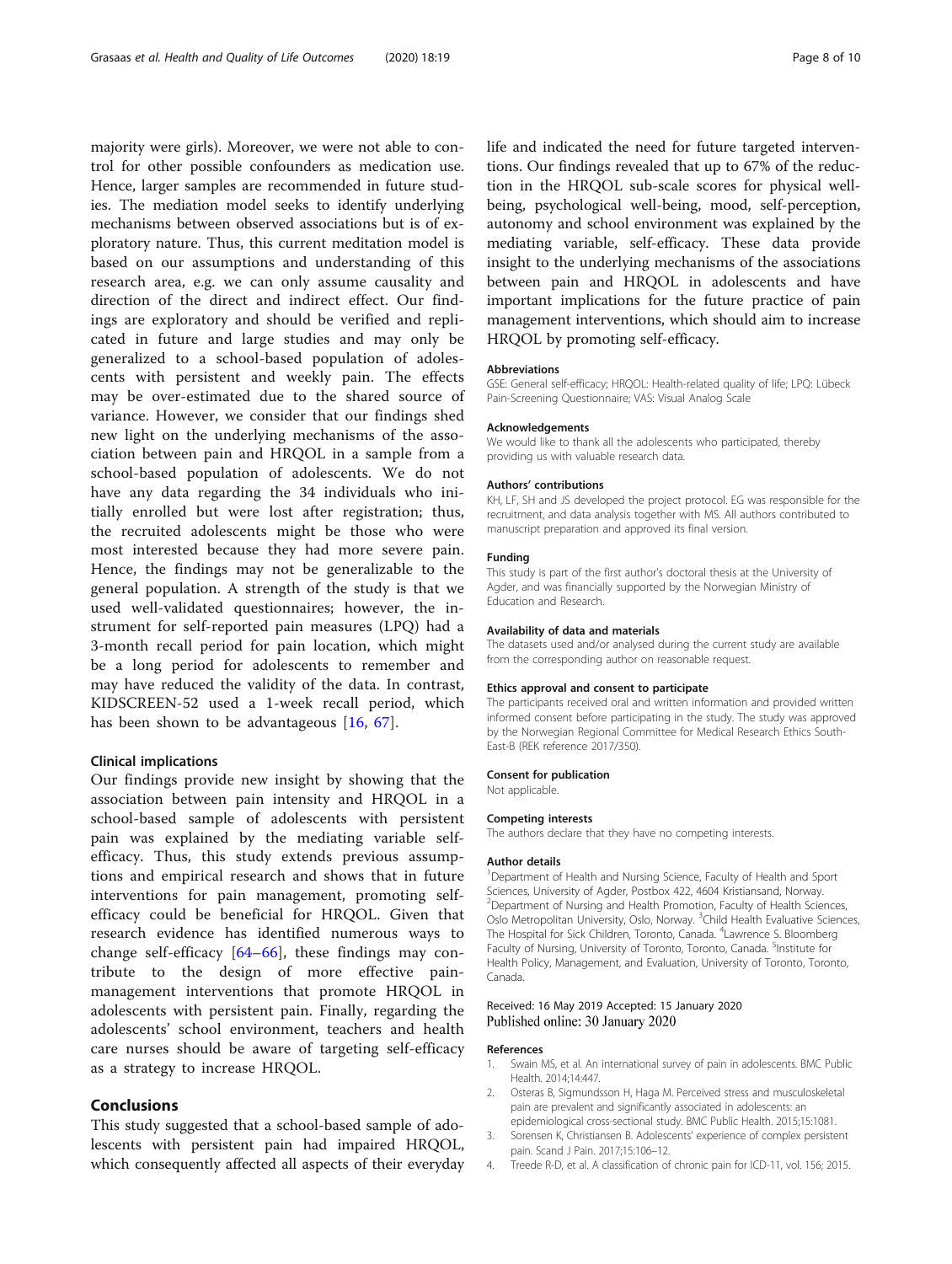- <span id="page-8-0"></span>5. Gobina I, et al. Prevalence of self-reported chronic pain among adolescents: evidence from 42 countries and regions. Eur J Pain. 2019;23(2):316–26.
- 6. Haraldstad K, et al. Pain in children and adolescents: prevalence, impact on daily life, and parents' perception, a school survey. Scand J Caring Sci. 2011; 25(1):27–36.
- 7. Myrtveit Saether SM, et al. Health complaints in late adolescence; frequency, factor structure and the association with socio-economic status. Scand J Public Health. 2018;46(1):141–9.
- 8. Roth-Isigkeit A, et al. Reports of pain among German children and adolescents: an epidemiological study. Acta Paediatr. 2004;93(2):258–63.
- 9. Hoftun GB, Romundstad PR, Rygg M. Factors associated with adolescent chronic non-specific pain, chronic multisite pain, and chronic pain with high disability: the young–HUNT study 2008. J Pain. 2012;13(9):874–83.
- 10. Rathleff MS, et al. High prevalence of daily and multi-site pain--a crosssectional population-based study among 3000 Danish adolescents. BMC Pediatr. 2013;13:191.
- 11. Hoftun GB, et al. Chronic idiopathic pain in adolescence--high prevalence and disability: the young HUNT study 2008. Pain. 2011;152(10):2259–66.
- 12. Sletten, M.A., Bakken, A., Psykiske helseplager bland ungdom Tidstrender og samfunnsmessige forklaringer. En kunnskapsoversikt og empirisk analyse NOVA, 2016. Notat 4/2016.
- 13. Skarstein S, et al. High use of over-the-counter analgesic; possible warnings of reduced quality of life in adolescents - a qualitative study. BMC Nurs. 2016;15:16.
- 14. Konijnenberg AY, et al. Psychiatric morbidity in children with medically unexplained chronic pain: diagnosis from the pediatrician's perspective. Pediatrics. 2006;117(3):889–97.
- 15. Forgeron PA, et al. Social functioning and peer relationships in children and adolescents with chronic pain: a systematic review. Pain Res Manag. 2010; 15(1):27–41.
- 16. Haraldstad K, et al. Health related quality of life in children and adolescents: reliability and validity of the Norwegian version of KIDSCREEN-52 questionnaire, a cross sectional study. Int J Nurs Stud. 2011;48(5):573–81.
- 17. Kamaleri Y, et al. Change in the number of musculoskeletal pain sites: a 14 year prospective study. Pain. 2009;141(1–2):25–30.
- 18. Cohen LL, Vowles KE, Eccleston C. The impact of adolescent chronic pain on functioning: disentangling the complex role of anxiety. J Pain. 2010; 11(11):1039–46.
- 19. Eccleston C. A normal psychology of everyday pain. Int J Clin Pract Suppl. 2013;178:47–50.
- 20. Petersen S, Hagglof BL, Bergstrom EI. Impaired health-related quality of life in children with recurrent pain. Pediatrics. 2009;124(4):e759–67.
- 21. Eiser C, Morse R. The measurement of quality of life in children: past and future perspectives. J Dev Behav Pediatr. 2001;22(4):248–56.
- 22. Gold Jl, et al. Pediatric chronic pain and health-related quality of life. J Pediatr Nurs. 2009;24(2):141–50.
- 23. Merlijn VP, et al. Factors related to the quality of life in adolescents with chronic pain. Clin J Pain. 2006;22(3):306–15.
- 24. Tsao JCI, et al. Anxiety sensitivity and health-related quality of life in children with chronic pain. J Pain. 2007;8(10):814–23.
- 25. Gold JI, et al. Pain, fatigue, and health-related quality of life in children and adolescents with chronic pain. Clin J Pain. 2009;25(5):407–12.
- 26. Kenzik KM, et al. Comparison of 4 pediatric health-related quality-of-life instruments: a study on a Medicaid population. Med Decis Mak. 2014;34(5): 590–602.
- 27. Haraldstad K, Christophersen KA, Helseth S. Health-related quality of life and pain in children and adolescents: a school survey. BMC Pediatr. 2017;17(1):174.
- 28. Tsang SK, Hui EK, Law B. Self-Efficacy as a Positive Youth Development Construct: A Conceptual Review. Sci World J. 2012;2012:452327.
- 29. Bandura A. Self-efficacy: toward a unifying theory of behavioral change. Psychol Rev. 1977;84(2):191–215.
- 30. Kreitler S, Peleg D, Ehrenfeld M. Stress, self-efficacy and quality of life in cancer patients. Psychooncology. 2007;16(4):329–41.
- 31. Börsbo B, Gerdle B, Peolsson M. Impact of the interaction between selfefficacy, symptoms and catastrophising on disability, quality of life and health in with chronic pain patients. Disabil Rehabil. 2010;32:1387–96.
- 32. Kvarme LG, et al. Associations between general self-efficacy and healthrelated quality of life among 12-13-year-old school children: a crosssectional survey. Health Qual Life Outcomes. 2009;7:85.
- 33. Bursch B, et al. Preliminary validation of a self-efficacy scale for child functioning despite chronic pain (child and parent versions). Pain. 2006; 125(1–2):35–42.
- 34. Wallace DP, et al. Adolescent acceptance of pain: confirmatory factor analysis and further validation of the chronic pain acceptance questionnaire, adolescent version. J Pain. 2011;12(5):591–9.
- Kalapurakkel S, et al. "pain Can't stop me": examining pain self-efficacy and acceptance as resilience processes among youth with chronic headache. J Pediatr Psychol. 2015;40(9):926–33.
- 36. Carpino E, et al. The interplay of pain-related self-efficacy and fear on functional outcomes among youth with headache. J Pain. 2014;15(5): 527–34.
- 37. Arnstein P, et al. Self efficacy as a mediator of the relationship between pain intensity, disability and depression in chronic pain patients. Pain. 1999;80(3): 483–91.
- 38. Bandura A. Self-efficacy: the exercise of control; 1997.
- 39. Grasaas E, et al. iCanCope with pain: cultural adaptation and usability testing of a self-management app for adolescents with persistent pain in Norway. JMIR Res Protoc. 2019;8(6):e12940.
- 40. Boonstra AM, et al. Reliability and validity of the visual analogue scale for disability in patients with chronic musculoskeletal pain. Int J Rehabil Res. 2008;31(2):165–9.
- 41. Birnie KA, et al. Recommendations for selection of self-report pain intensity measures in children and adolescents: a systematic review and quality assessment of measurement properties. Pain. 2018;160:5–18.
- 42. Delgado DA, et al. Validation of digital visual analog scale pain scoring with a traditional paper-based visual analog scale in adults. JAAOS Glob Res Rev. 2018;2(3):e088.
- 43. Robitail S, et al. Validation of the European proxy KIDSCREEN-52 pilot test health-related quality of life questionnaire: first results. J Adolesc Health. 2006;39(4):596.e1–10.
- 44. Ravens-Sieberer U, et al. The European KIDSCREEN approach to measure quality of life and well-being in children: development, current application, and future advances. Qual Life Res. 2014;23(3):791–803.
- 45. Ravens-Sieberer U, et al. KIDSCREEN-52 quality-of-life measure for children and adolescents. Expert Rev Pharmacoecon Outcomes Res. 2005;5(3):353–64.
- 46. Røysamb, E. Adolescent risk making: behaviour patterns and the role of emotions and cognitions. Oslo: Department of Psychology, University of Oslo; 1997.
- 47. Schwarzer R, et al. The Assessment of Optimistic Self-Beliefs: Comparison of the German, Spanish, and Chinese versions of the General Self-Efficacy Scale. Appl Psychol. 1997;46:69–88.
- Romppel M, et al. A short form of the General Self-Efficacy Scale (GSE-6): Development, psychometric properties and validity in an intercultural nonclinical sample and a sample of patients at risk for heart failure. Psychosoc Med. 2013;10:Doc01.
- 49. Leganger A, Kraft P, Roysamb E. Perceived self-efficacy in health behaviour research: Conceptualisation, measurement and correlates. Psychol Health. 2000;15(1):51–69.
- 50. Hayes AF. Introduction to mediation, moderation, and conditional Process analysis: a regression-based approach. New York: The Guilford Press; 2013. Journal of Educational Measurement, 2014 51(3): p. 335–337
- 51. Preacher KJ, Hayes AF. SPSS and SAS procedures for estimating indirect effects in simple mediation models. Behav Res Methods Instrum Comput. 2004;36(4):717–31.
- 52. Aicher B, et al. Pain measurement: visual analogue scale (VAS) and verbal rating scale (VRS) in clinical trials with OTC analgesics in headache. Cephalalgia. 2012;32(3):185–97.
- 53. Meade T, Dowswell E. Health-related quality of life in a sample of Australian adolescents: gender and age comparison. Qual Life Res. 2015; 24(12):2933–8.
- 54. Rabbitts JA, et al. Association between widespread pain scores and functional impairment and health-related quality of life in clinical samples of children. J Pain. 2016;17(6):678–84.
- 55. Bisegger C, et al. Health-related quality of life: gender differences in childhood and adolescence. Soz Praventivmed. 2005;50(5):281–91.
- 56. Michel G, et al. Age and gender differences in health-related quality of life of children and adolescents in Europe: a multilevel analysis. Qual Life Res. 2009;18(9):1147.
- 57. Helseth S, Misvaer N. Adolescents' perceptions of quality of life: what it is and what matters. J Clin Nurs. 2010;19(9–10):1454–61.